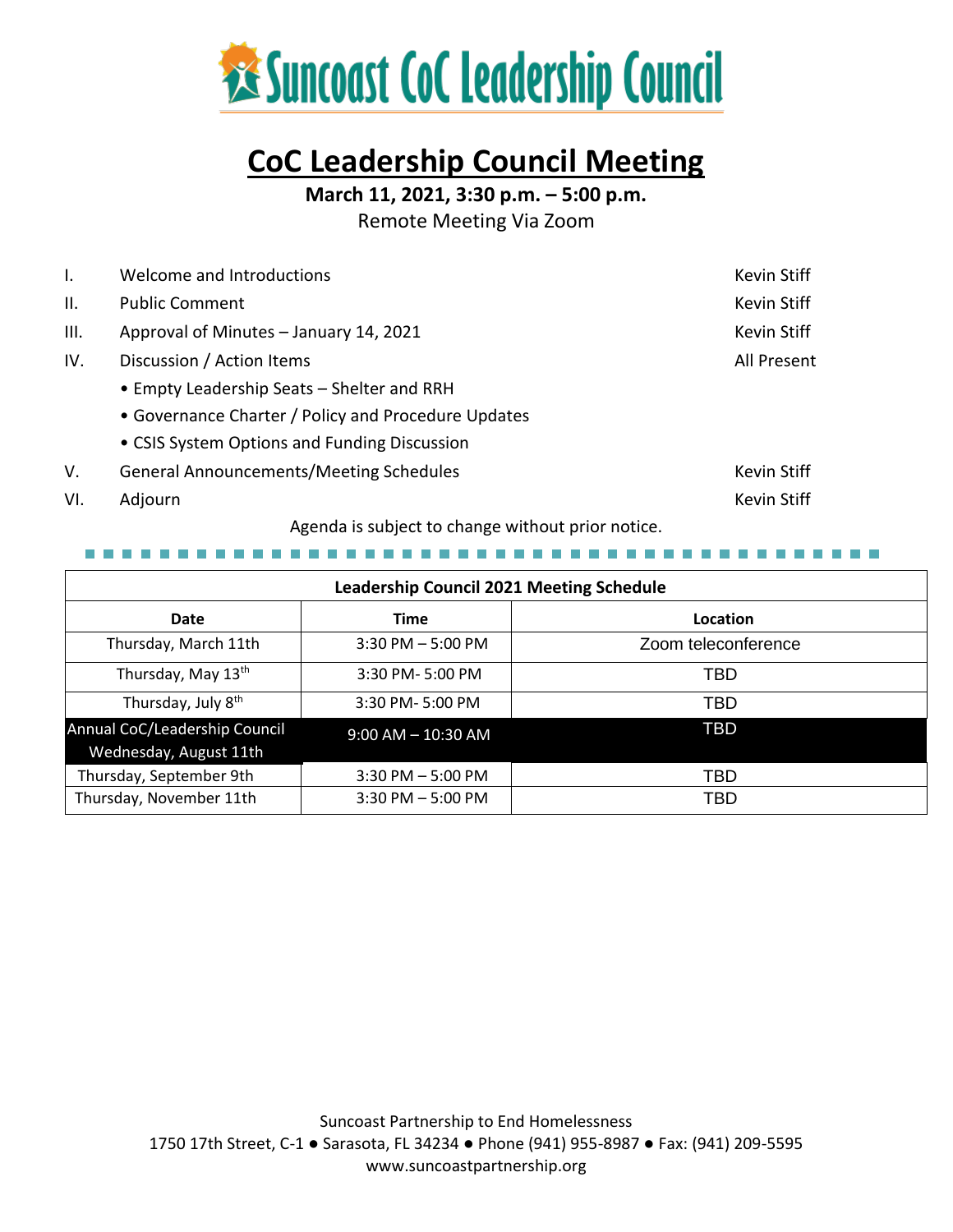

# **CoC Leadership Council Meeting Minutes**

#### **Date: March 11, 2021**

#### **Hosted Via: Zoom**

#### **Attendees:**

| Name                    | <b>Affiliation</b>                              |  |
|-------------------------|-------------------------------------------------|--|
| Bellamy, Reggie         | Manatee County Government                       |  |
| Cliatt, Tarnisha        | Manasota Black Chamber of Commerce              |  |
| Cutsinger, Ron          | Sarasota County Goverment                       |  |
| Diegert-McClean, Ginger | Lived Homeless Experience                       |  |
| Eller, Scott            | Community Assisted Supportive Living (C.A.S.L.) |  |
| Fiory, Myra             | Central Behavioral Health Network               |  |
| Hays, Jessica           | S.P.A.R.C.C. Family Services                    |  |
| Johnson, Chris          | Suncoast Partnership to End Homelessness        |  |
| Richardson, Lue         | <b>Veteran's Affairs</b>                        |  |
| Roseboro, Jane          | Centerstone                                     |  |
| Russel, William         | Sarasota Housing Authority                      |  |
| Sakes, Dawn             | More Too Life                                   |  |
| Showers, Julia          | The Salvation Army Manatee                      |  |
| Stiff, Kevin            | Sarasota Law Enforcement                        |  |

**Representatives:** Cheryl Clunk, Harvest House; Hollie Mowry, Gulf Coast Community Foundation

**Suncoast Partnership Staff:**

# **I. Welcome and Introductions**

A quorum was certified at 3:36 p.m.

# **II. Public Comment**

Scott Eller shared there are leases at Arbor Village not being renewed due to noncompliance, and two leaseholders are seeking treatment in order to maintain their housing at Arbor Village. Scott also shared an update on the relationship between CASL, First Step, and Centerstone that provide ongoing support to leaseholders at Arbor Village.

# **III.** Approval of Minutes – January 14, 2021

Meeting minutes from January 14, 2021 were sent out electronically prior to this meeting. Scott Eller made a motion to approve these minutes and Julia Showers provided a second, with no discussion the minutes passed unanimously.

# **IV. Discussion / Action Items**

**Empty Leadership Seats – Shelter and RRH**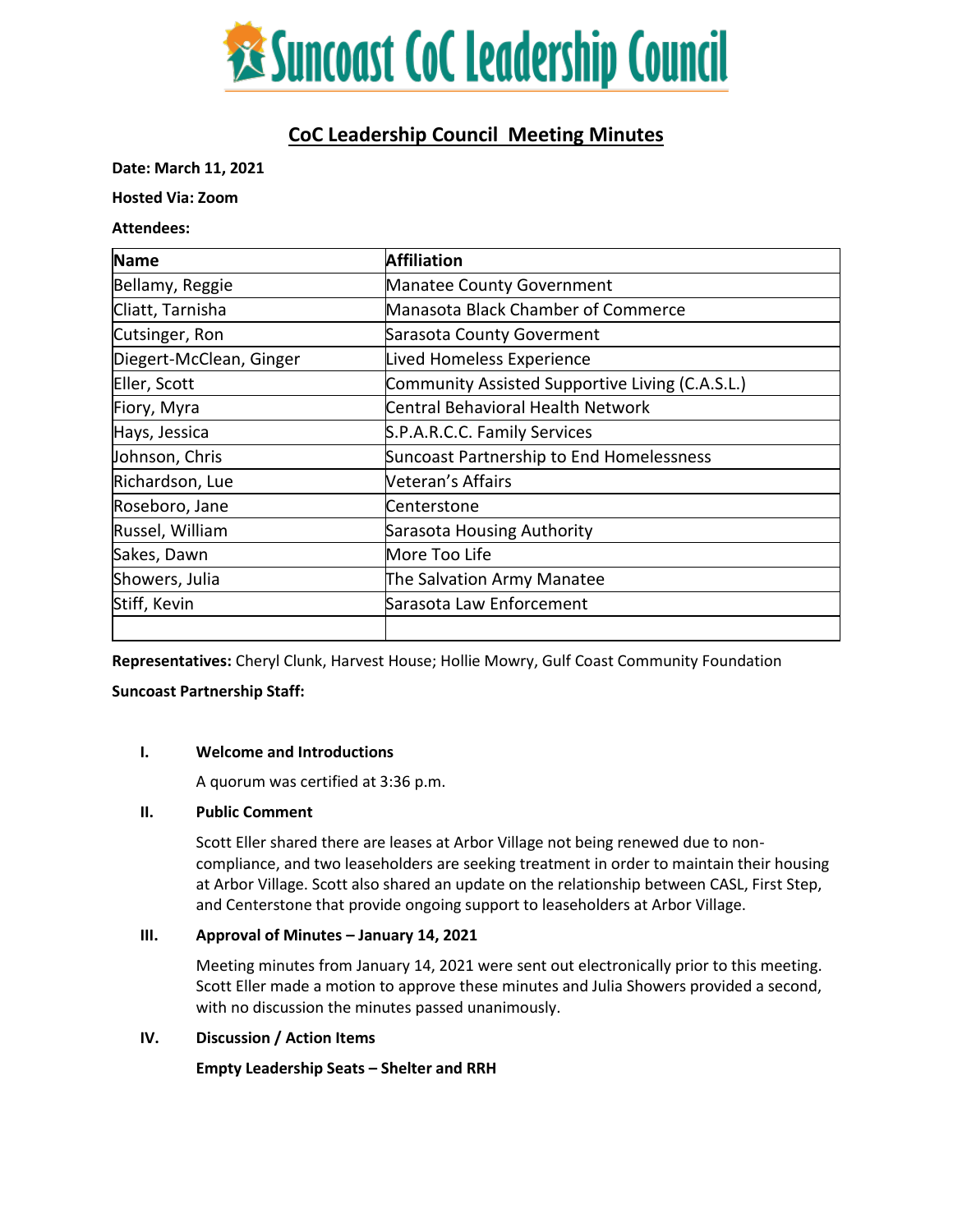

Currently the seats for an Emergency Shelter and Rapid Rehousing representative are unfilled. The Governance Charter states, "If an elected seat [is open], the seat will remain open until the next Annual CoC Meeting." Chris is inquiring if the current members feel there is enough representation on the council currently to leave the seats open until the August 11, 2021 Annual CoC Meeting.

Scott Eller stated without these seats being filled, how are we effectively advocating for these components; Scott added it may be beneficial to approach agencies to fill these seats prior to the Annual CoC Meeting. Chris stated during the election process for the Rapid Rehousing seat, Michael Raposa of St. Vincent de Paul Cares had applied to fill the seat.

Additionally, there are members currently on the council who can look the scope of Emergency Shelter: The Salvation Army Manatee, Harvest House, and Catholic Charities.

Chris stated the Governance Charter would need to be revised if the council decided to move forward with filling the open seats prior to Annual Meeting. Scott Eller made a motion to approach other agencies to fill these seats, Tarnisha Cliatt provided a second, and the motion passed unanimously.

#### **Governance Charter / Policy and Procedure Updates**

A summary of the changes to the Governance Charter was sent out electronically prior to the meeting. Lue Richardson stated her concern lies with the addition of Pasco County HMIS and asked if our CoC was currently sharing HMIS information with Pasco, to which Tara Booker shared this is not happening.

Cheryl Clunk stated the concern for Harvest House is there are issues with the uploading of the Universal Release of Information (UROI) may be difficult for agencies in areas with sketchy internet connectivity. Harvest House would also like more consideration taken when sharing client information in meetings. Chris Johnson stated the UROI in place was developed so we can share information and across agencies, and when files are not properly uploaded in our system, it can create issues of compliance with local, state, and federal funders. Tara Booker stated fortunately the two software providers we are looking to move towards allow for electronic signatures for the releases of information.

Scott Eller made a motion to approve the Governance Charter and CSIS Policy and Procedures, Jessica Hays provided a second, and the motion carried unanimously.

#### **CSIS System Options and Funding Discussion**

Brandon Bellows shared with the council a breakdown of the feedback and benefits of the two software providers, Clarity/Bitfocus and Caseworthy. Brandon stated either product would be an effective switch for the CoC. Brandon expressed there are many similarities between the two, but many end users provided feedback on the interface of Caseworthy was more friendly than Clarity/Bitfocus. The Releases of Information can also be added electronically and at varying levels, agency and CoC. Clarity/Bitfocus does not have the workflow capabilities that make data entry for the users more streamlined. Clarity offers the option of adding the Community By-Name List within the HMIS/CSIS system.

Scott Eller shared his data entry specialist favored Clarity/Bitfocus and asked if there was one that was favored over another, to which Brandon stated we only received feedback from a dozen end users and they were in favor of Caseworthy. Brandon stated he favors Clarity/Bitfocus, but either will be better than what we are currently using.